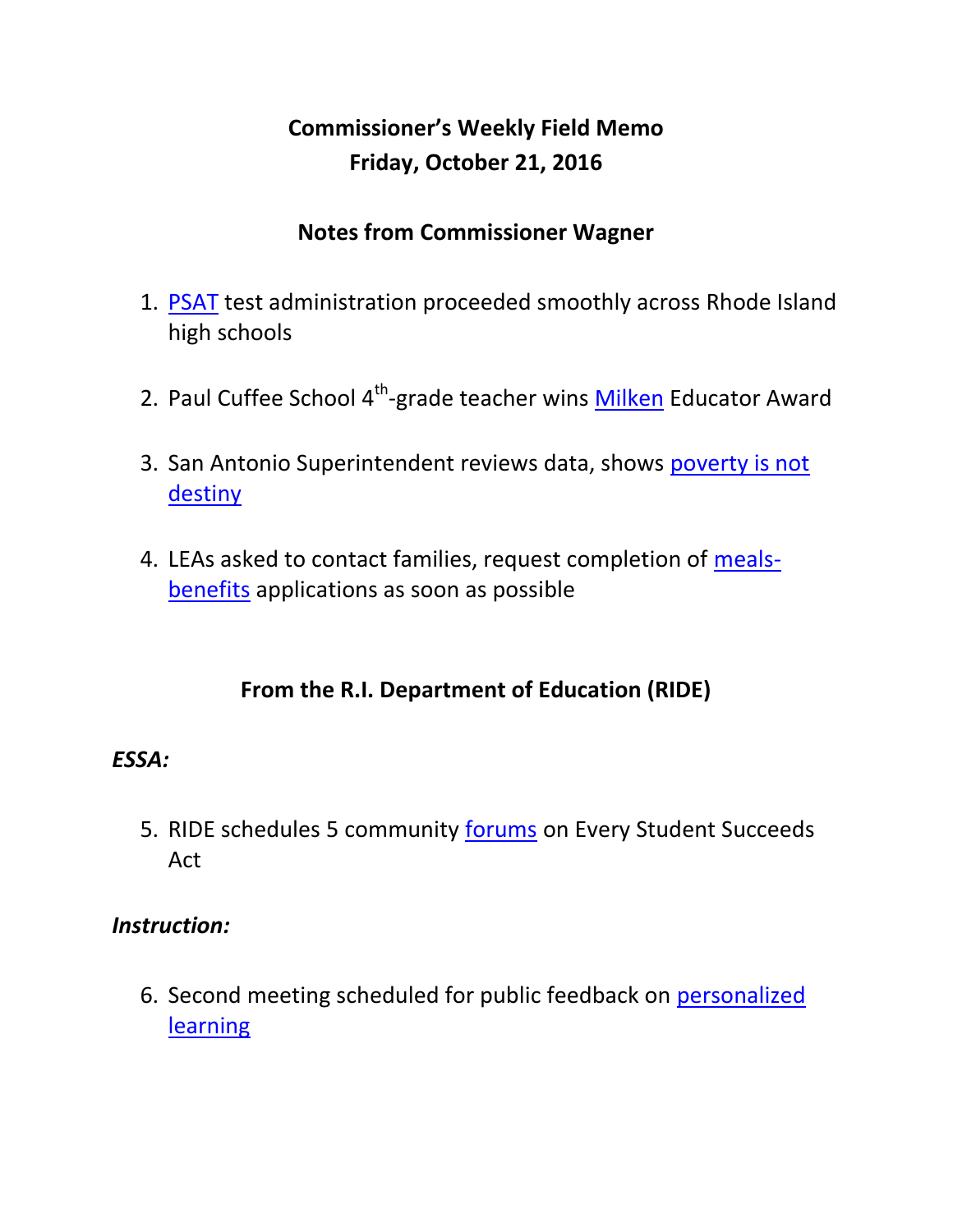**7.** Applications for MSP grant for elementary[-science](#page-10-0) coaching due **November 4**

#### *Schools:*

8. RIDE posts complete list of 2016 school [classifications](#page-11-0)

#### *Assessments:*

9. RIDE issues reminders on student records, score reports for [alternate assessments](#page-11-1)

#### *English Learners:*

- *10.* EL [census updates](#page-13-0) for ACCESS test ordering due **Tuesday –** *Action Item*
- **11.** *Reminder* : EL [categorical funding](#page-13-1) plans, assurances due **October 30 –** *Action Item*
- *12.* EL and Title III [Performance Reports](#page-14-0) due **October 31 –** *Action Item*

#### *Business and Finance:*

13. RIDE adopts new methodology for projecting, adjusted billing for LEA costs for statewide [transportation](#page-14-1)

### **From the U.S. Department of Education**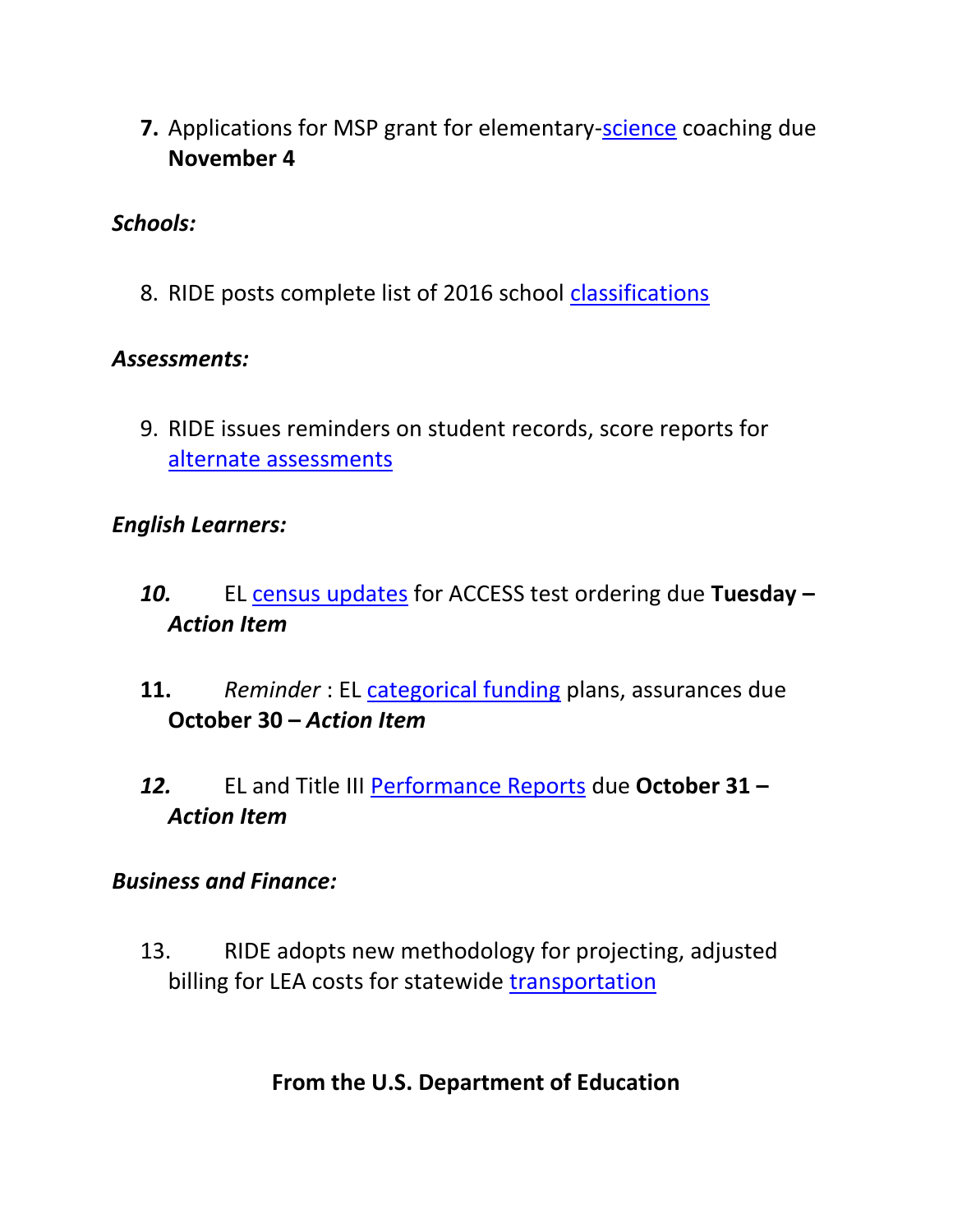- 14. USED issues guidance on ESSA and [early learning](#page-15-0)
- 15. USED issues policy brief on early learning, [technology](#page-16-0)
- 16. Schools encouraged to invite [veterans](#page-16-1) into classrooms for teaching about Veterans Day
- 17. USED issues guidance on providing a [well-rounded](#page-17-0)  [education](#page-17-0) including a variety of disciplines

### **From other state agencies**

18. Postsecondary Office launches initiative to promote completion of [FAFSA](#page-18-0) college-aid applications

### **From other organizations**

- 19. RIMLE to hold [blended-learning](#page-19-0) event on **Thursday**
- 20. RI Foundation offers college scholarships, education resources for teachers on [Roger Williams](#page-20-0) and his teachings
- 21. Write Rhode Island announces additional short-story [workshops](#page-20-0)

### **Action Item Calendar**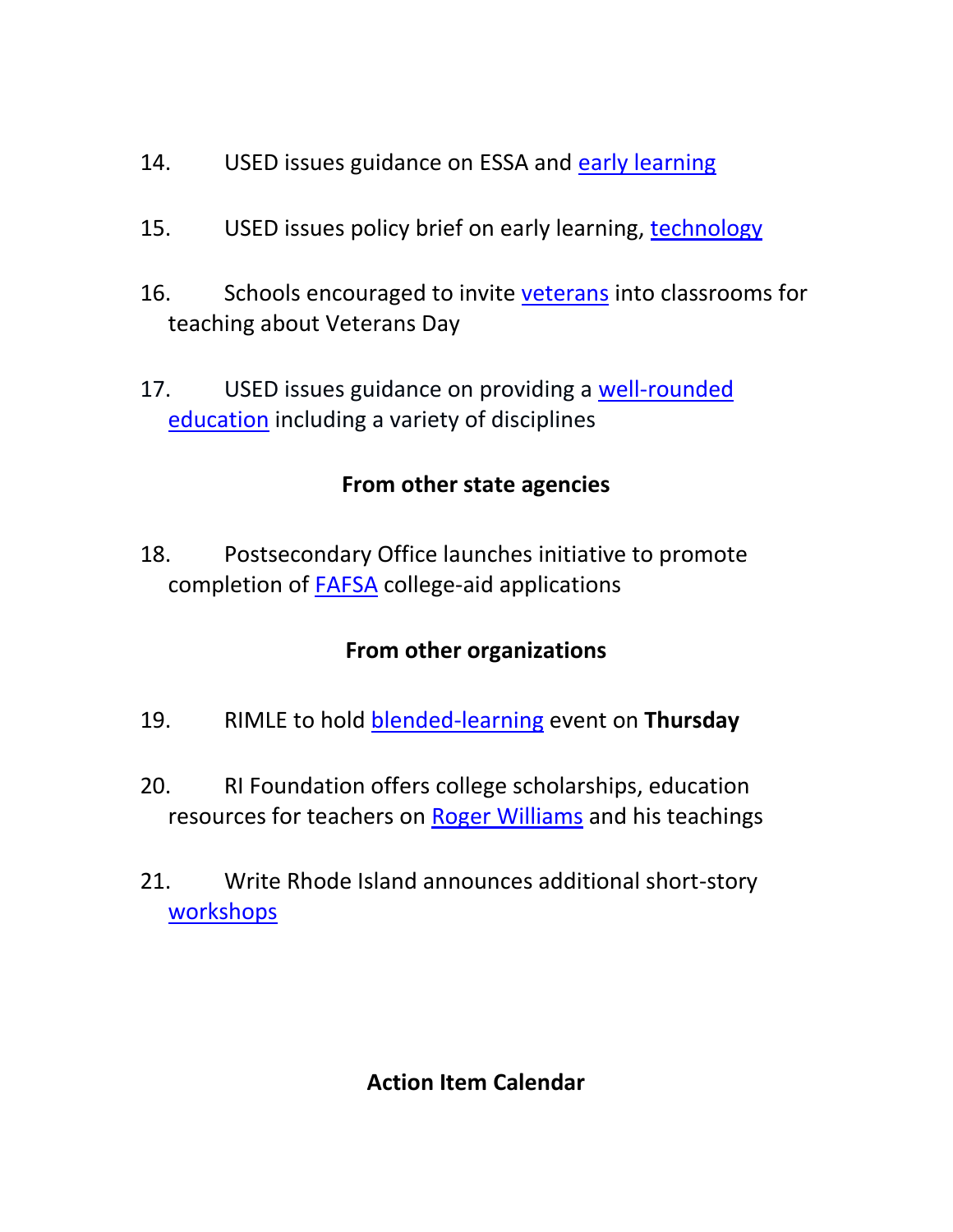**Today** (extended deadline, October 21): [Dyslexia](http://ride.ri.gov/Portals/0/Uploads/Documents/FieldMemos/092316-FM.pdf) survey due **Monday** (October 24): [Facilities-](http://www.ride.ri.gov/Portals/0/Uploads/Documents/FieldMemos/100716-FM.pdf)assessment surveys due **Tuesday** (October 25): [October 1 Data Snapshot, Demographics and](https://www.eride.ri.gov/eRide40/DataDictionary/ViewDetails.aspx?ID=339)  [duplicates NEED to be zero -](https://www.eride.ri.gov/eRide40/DataDictionary/ViewDetails.aspx?ID=339) Due **Tuesday** (October 25): EL census updates due (see [below\)](#page-13-0) October 28: [October 1 Enrollment Census Submission &Snapshot](https://www.eride.ri.gov/eRide40/DataDictionary/ViewDetails.aspx?ID=339)  [Reports -](https://www.eride.ri.gov/eRide40/DataDictionary/ViewDetails.aspx?ID=339) Due October 30: EL categorical funding plans due (see [below\)](#page-13-1) October 31: EL performance reports due (see [below\)](#page-14-0)

December 9 – [Textbook-](http://www.ride.ri.gov/Portals/0/Uploads/Documents/FieldMemos/100716-FM.pdf)verification forms due

**Notes from Commissioner Wagner**

# <span id="page-3-0"></span>**1. PSAT test administration proceeded smoothly across Rhode Island high schools**

From all reports we have received, the administration of the PSAT test to 10<sup>th</sup>-graders on Wednesday proceeded smoothly across all of our high schools. We're really pleased the Rhode Island schools ordered text booklets for more than 90 percent of our  $10^{th}$  graders. We will have information on statewide participation following the administration of make-up tests on November 2 for schools and students who had special circumstances.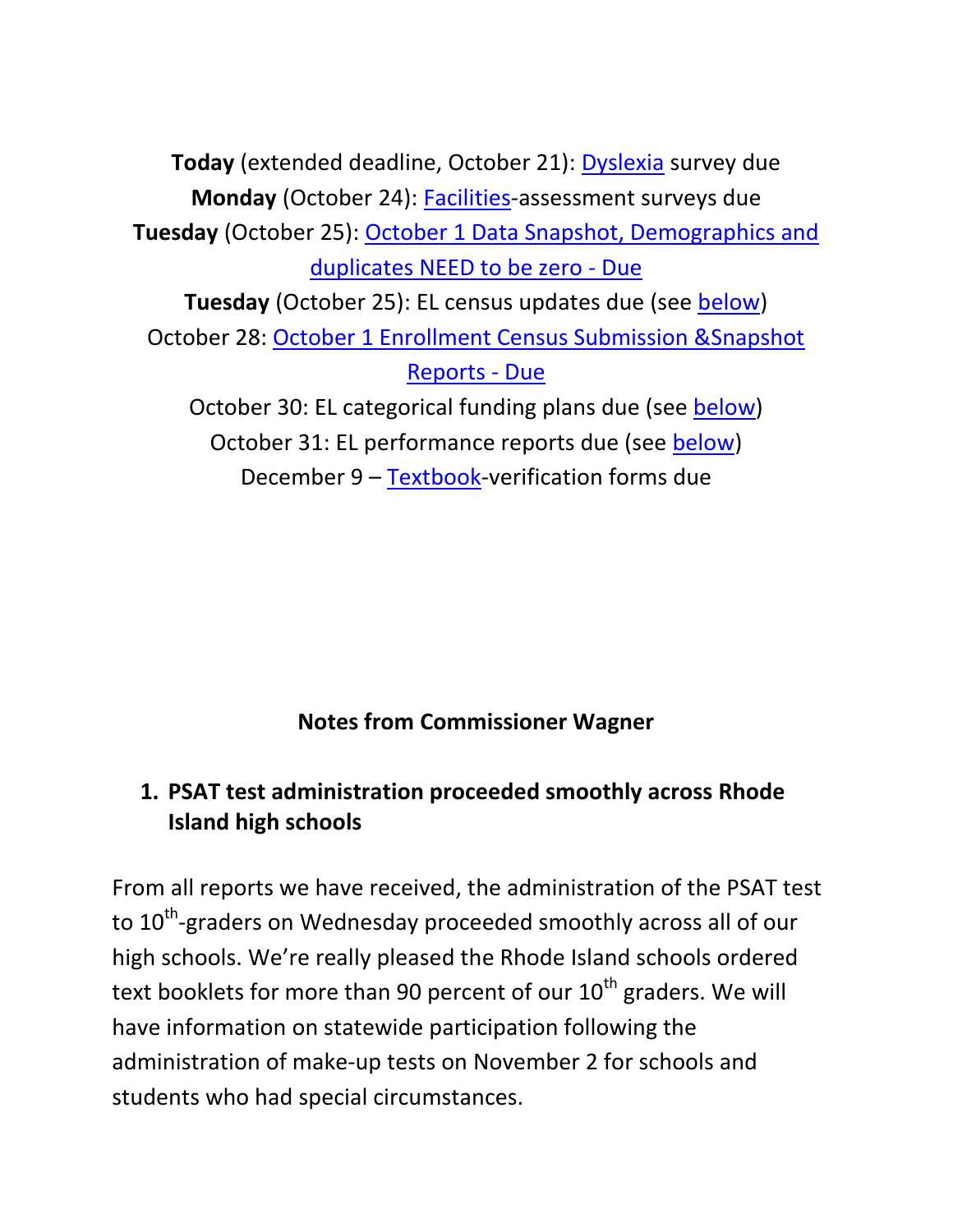We are grateful that Governor Raimondo, with support from the General Assembly, was able to secure funding to enable all  $10<sup>th</sup>$  graders to take the PSAT this fall and for all  $11<sup>th</sup>$  graders to take the SAT in the spring, at no cost to them or their families and during the school day. This experience will encourage more students to think seriously about preparing for college and continuing their education beyond high school. Increasing the number of college-bound students will help us meet Governor Raimondo's long-term goal: 70 percent of Rhode Islanders holding a college degree by 2025.

# **2. Paul Cuffee School 4th -grade teacher wins Milken Educator Award**

On Tuesday, the Milken Family Foundation presented a 2016-17 Milken Educator Award to Emily Caldarelli, a 4<sup>th</sup>-grade teacher at Paul Cuffee Lower School. The award, which includes a \$25,000 grant, recognizes Emily for her "project-based approach to learning and her leadership in supporting high-quality professional development opportunities for her colleagues." She is the only Milken Educator Award recipient in Rhode Island for this school year.

Emily represents what's best about the thousands of teachers in Rhode Island public schools. She has led professional development at Paul Cuffee School on social and emotional learning, she has brought a science curriculum to the school that links Cuffee with educators at the University of Rhode Island, and she keeps in touch with Cuffee parents throughout the year through letters, postcards, phone calls, and email.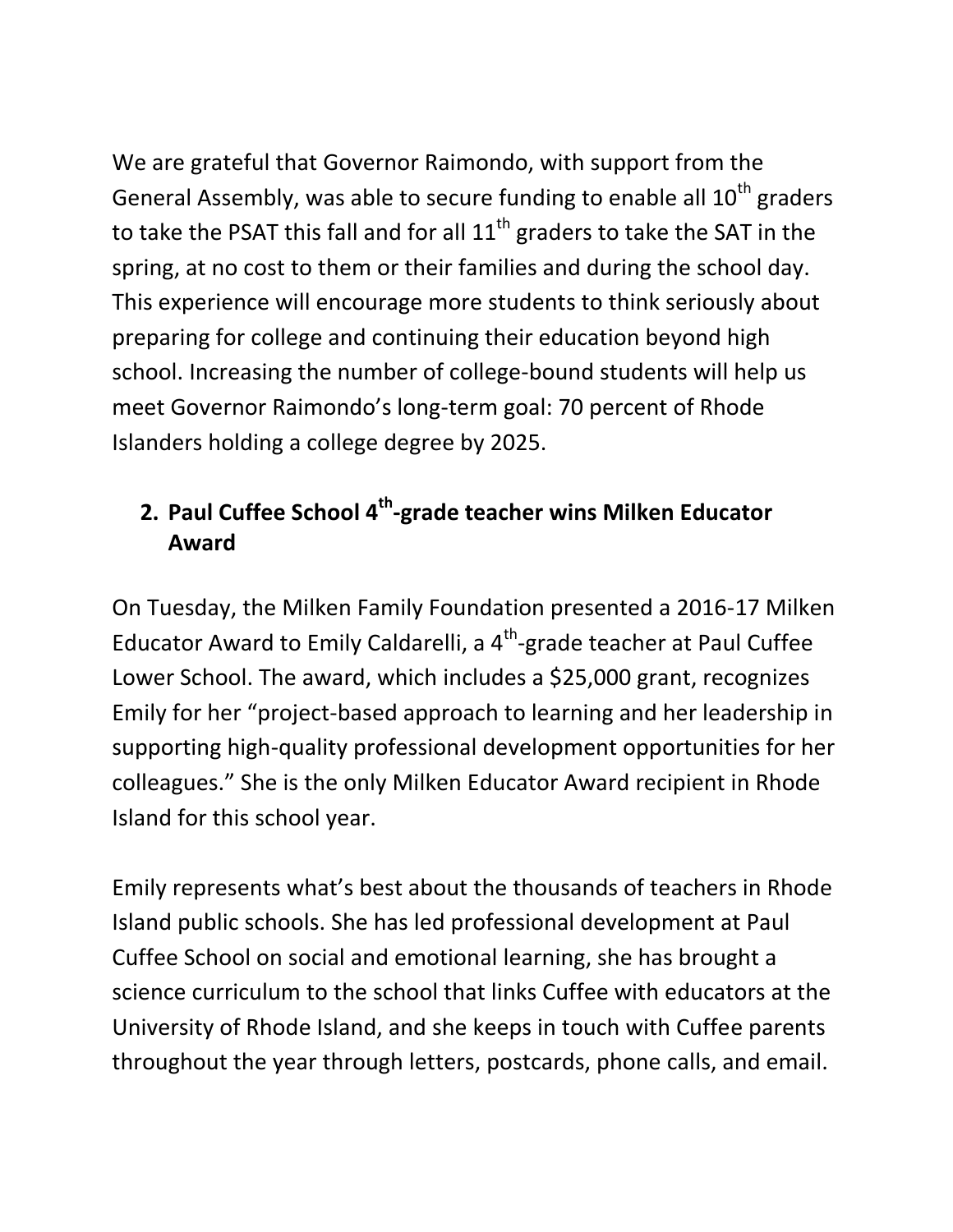We are honored that she has received a Milken Educator Award, and we congratulate Emily on this accomplishment.

# <span id="page-5-0"></span>**3. San Antonio Superintendent reviews data, shows poverty is not destiny**

I encourage you to read this [article](http://www.realcleareducation.com/articles/2016/10/17/the_depths_of_how_poverty_affects_learning_1316.html) on the Real Clear Education website about the work Pedro Martinez, the superintendent in San Antonio, has done to transform education in his community. Some of the highlights are:

He knew poverty didn't have to be destiny. And he knew his toughest challenge would be convincing others of this. To start that conversation, he needed data.

Over the summer, Martinez created a map depicting the level of poverty at each of the district's 99 schools. Using block-by-block earnings data corresponding to every student's address, he calculated the median family income for each school building.

The map revealed surprises—some of the poorest schools outperformed more comfortable ones—as well as differing needs.

There are, of course, communities throughout the country where schools that are beating the odds with impoverished students

[His work] sparked discussion—and political resistance—about what's possible. But in greater San Antonio's 17 school districts, it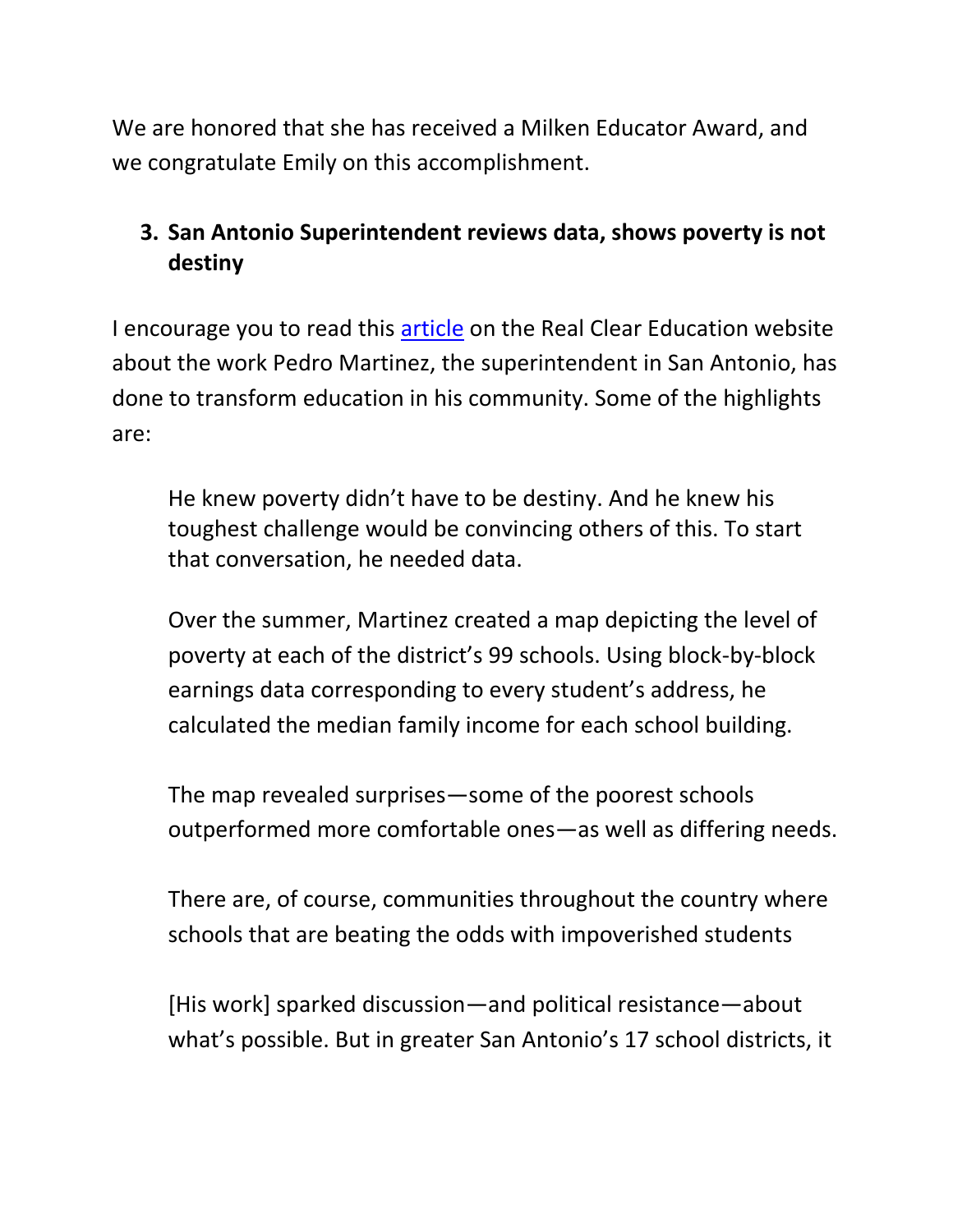is still generally accepted that poverty is an insurmountable barrier to school success.

Martinez hasn't put the data on the district website or published it. But he has begun carrying the green-and-white map, printed on an oversized piece of paper, around with him.

"At a micro level, let's use this to change the conversation," Martinez said. "At a macro level we have the opportunity to change the conversation with the community."

"This is data at the school level we can share with our partners," he said. "If you don't understand and you're not adjusting your supports around it, you're not going to have success."

New research confirms much of what Martinez is finding – that not all "poverty" is the same. In July, Katherine Michelmore and Susan Dynarski, professors at Syracuse University and the University of Michigan, respectively, issued "[The Gap Within the](http://users.nber.org/~dynarski/w22474.pdf)  [Gap](http://users.nber.org/~dynarski/w22474.pdf)," a working paper that proposes a method for identifying the most disadvantaged students. Using data on all Michigan students, the researchers first identified those who ever received subsidized meals and then sorted out those who were eligible year after year [transitory vs persistent poverty].

"It's not that they don't love them," [Patti] Radle [San Antonio School Board chair] said. "It's unconscious. It's a sense that maybe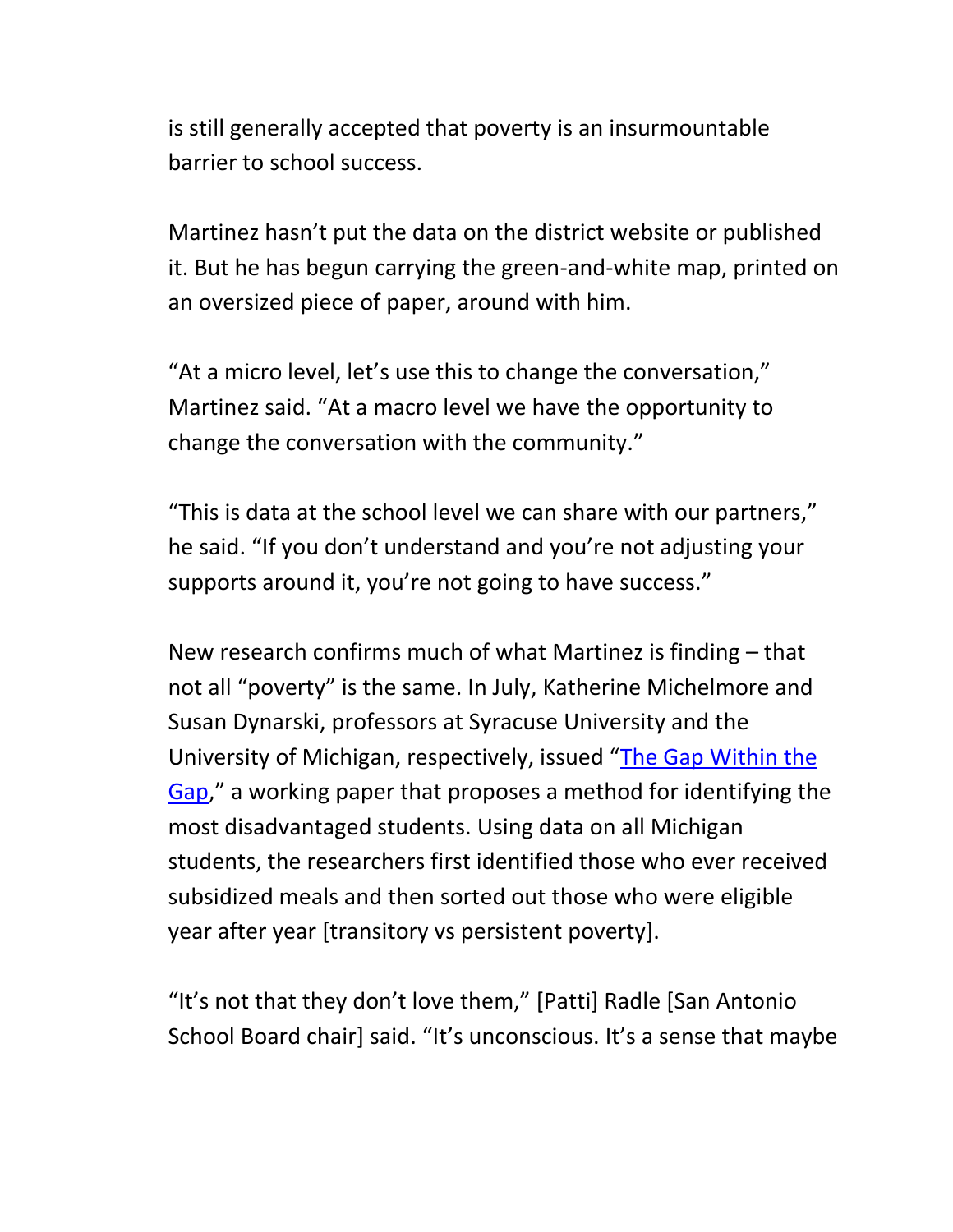they're struggling with so much. We have to help teachers get past that and give them license to expect more.

"They'll say, 'I love these kids and I love this school,' " she adds. "So one of the things I say is, 'So then let's find a way to love them to excellence.' "

## <span id="page-7-0"></span>**4. LEAs asked to contact families, request completion of mealsbenefits applications as soon as possible**

As you may be aware, at the start of every school year we work with the Department of Human Services (DHS) to match our student data with DHS data regarding students who are eligible for free or reducedprice lunch (FRL). Students who were eligible for FRL in the previous school year maintain their eligibility for the first 30 days of school.

We have requested from the U.S. Department of Agriculture (USDA) an extension of the 30-day grace period, and the USDA has obliged: Students will retain their FRL eligibility for an additional 15 days (a total of 45 school days).

We therefore request that you notify families that may be eligible for FRL benefits to submit application materials as quickly as possible. As a reminder, eligible families can apply for meals benefits with just a case number and signature or with a notification of eligibility for SNAP.

We also request that you ask your IT offices to generate eligibility lists and integrate newly identified eligible students as quickly as possible. Finally, we ask you to be sensitive to any situation that arises in which a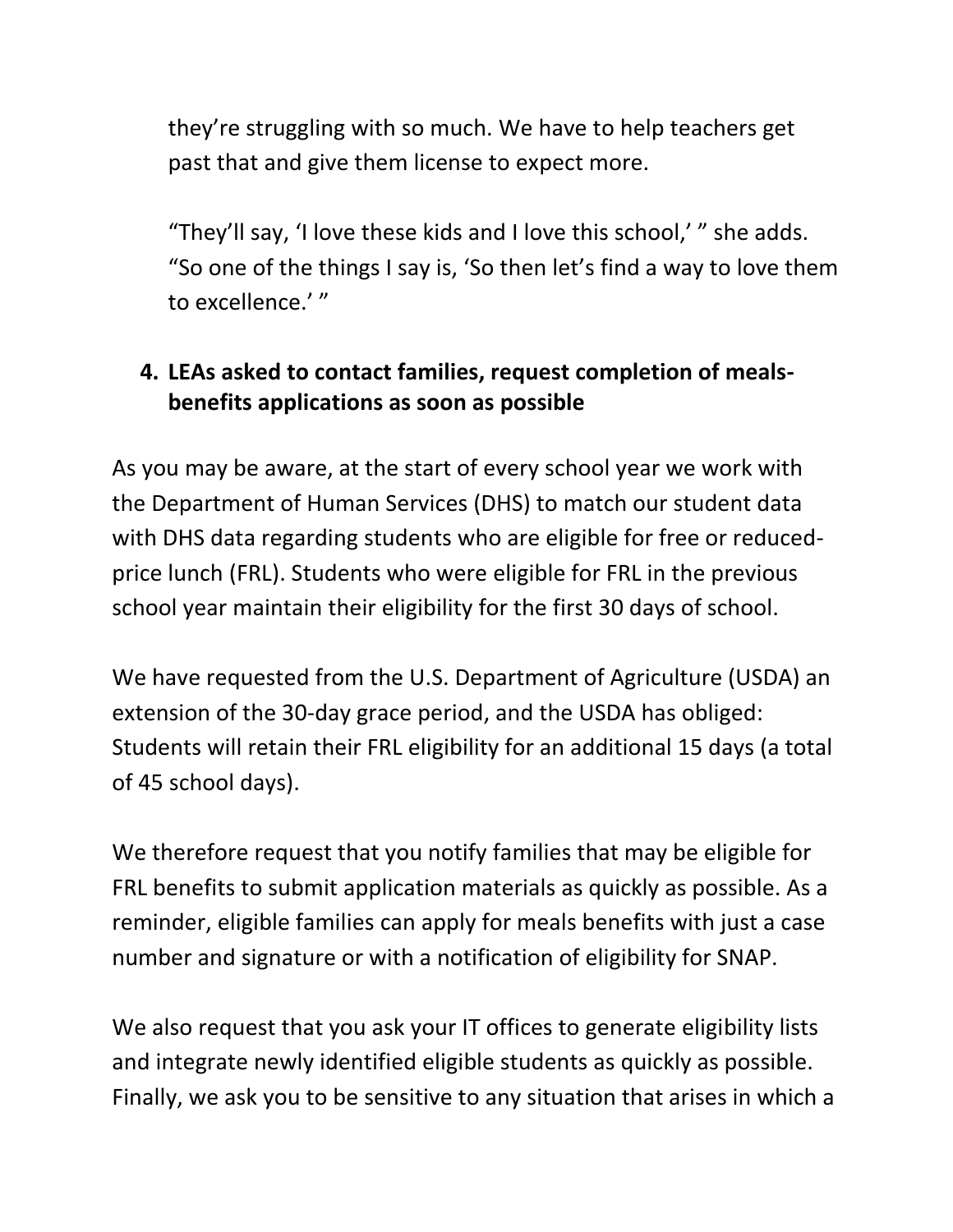student's FRL eligibility has unexpectedly lapsed and that you not deprive any such student of meal services until you and the student's family resolve the matter and complete the benefits-application process.

If you have any questions on this matter, please email [Cynthia.Brown@ride.ri.gov.](mailto:Cynthia.Brown@ride.ri.gov)

## **From RIDE**

### *ESSA:*

## <span id="page-8-0"></span>**5. RIDE schedules 5 community forums on Every Student Succeeds Act**

As we prepare to transition to the new federal law – the Every Student Succeeds Act (ESSA) – RIDE will hold community forums next month to collect public feedback and input about how we can fulfill our vision for every student. Students, parents, teachers, community members, and community leaders across the state: You are invited to share experiences to help inform the ESSA implementation plan for Rhode Island.

We will hold five forums at locations across Rhode Island:

 *Providence Area:* Wednesday, **November 2**, at Juanita Sanchez Educational Complex, 182 Thurbers Ave., Providence (Spanish language interpretation services are available.)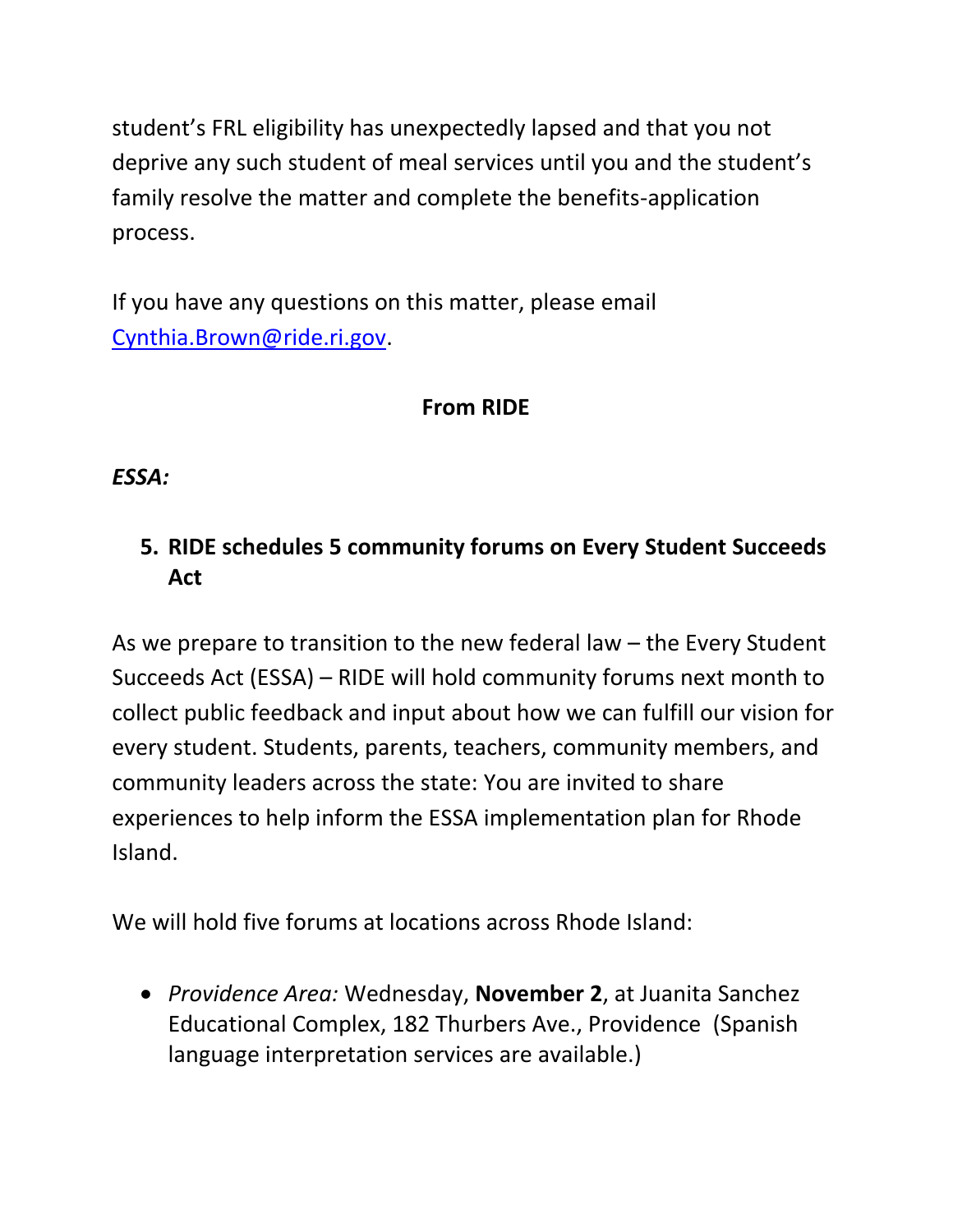- *Northern Rhode Island:* Wednesday, **November 9,** at Lincoln Middle School, 152 Jenckes Hill Rd.
- *West Bay:* Monday, **November 14,** at Coventry High School, 40 Reservoir Rd.
- *East Bay:* Thursday, **November 17,** at Portsmouth High School, 120 Education Lane
- *Southern Rhode Island:* Monday, **November 21** at South Kingstown High School, 215 Columbia St., Wakefield

All forums will take place from 5:30-7:30 p.m.

These forums will be open to everyone. All are welcome, but to reserve a spot at any of the forums you can use this link:

[www.ride.ri.gov/ESSA-Forum](http://www.ride.ri.gov/ESSA-Forum)

Come lend your voice to advance Rhode Island schools!

Printable and shareable flyers about these forums can be found at [www.ride.ri.gov/ESSA.](http://www.ride.ri.gov/ESSA) For more information about these community forums, please contact [Felicia.Brown@ride.ri.gov](mailto:Felicia.Brown@ride.ri.gov) or 222-8182.

### *Instruction:*

## <span id="page-9-0"></span>6. **Second meeting scheduled for public feedback on personalized learning**

Along with the Office of Innovation, the Highlander Institute, the Rhode Island Mayoral Academies, the Rhode Island Association of School Principals, and others, RIDE has helped to produce a draft [white paper](http://eduvateri.org/personalized/)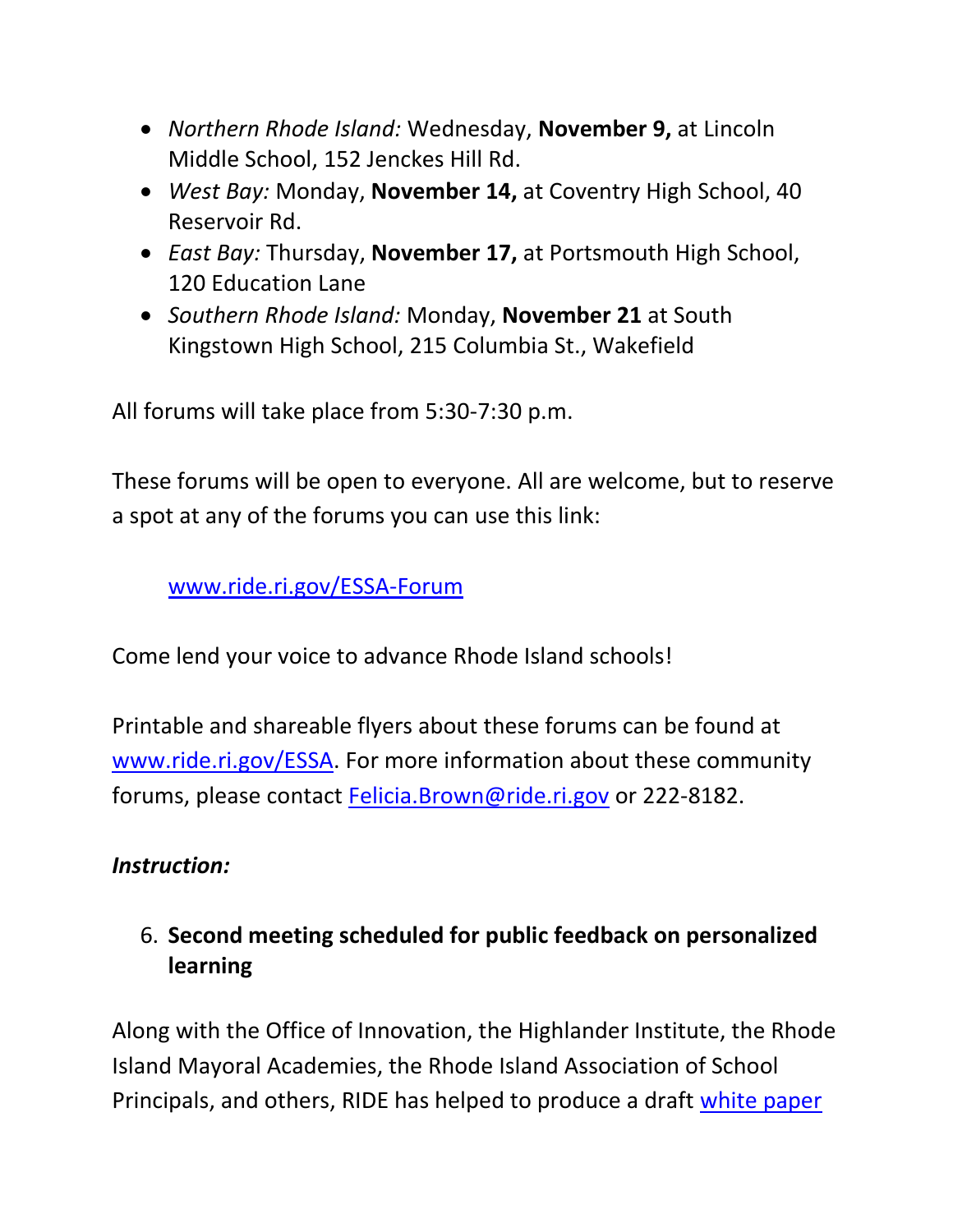defining personalized learning and discussing its possibilities in Rhode Island and areas of potential focus to get us closer to a more personalized, student-centered approach to learning.

The Office of Innovation, in collaboration with the other white paper co-signers, held a meeting last week and will hold a second meeting next month to update stakeholders on the contents of the draft and to solicit feedback on the draft from the broader Rhode Island community. We encourage you to attend, and please help us spread the word!

The meeting will be held on Tuesday, **November 15**, from 4:30-6 p.m., at the East Providence City Hall (room 306), 145 Taunton Ave. [\(RSVP](https://docs.google.com/forms/d/e/1FAIpQLSdSVxjDmpwFfHaMKDB8-3WSScdiO2nE9yha37Yi8xAMRhyB4A/viewform)  [here\)](https://docs.google.com/forms/d/e/1FAIpQLSdSVxjDmpwFfHaMKDB8-3WSScdiO2nE9yha37Yi8xAMRhyB4A/viewform)

# <span id="page-10-0"></span>**7. Applications for MSP grant for elementary-science coaching due November 4**

Applications for the Mathematics and Science Partnerships grant, Enhancing Content Knowledge and Pedagogical Skills of K-5 Educators in the Next Generation Science Standards, are due at 4 p.m. on **November 4**. An informational PowerPoint is available on the RIDE website, and it contains additional clarifications regarding the requirements for the range of grade-level participants and schools within an LEA, local vs. out-of-state institutes of postsecondary education, and the requirement for high-needs status. Click on this link to the RIDE website to access the MSP Grant documents and 2017 MSP Grant Informational PowerPoint: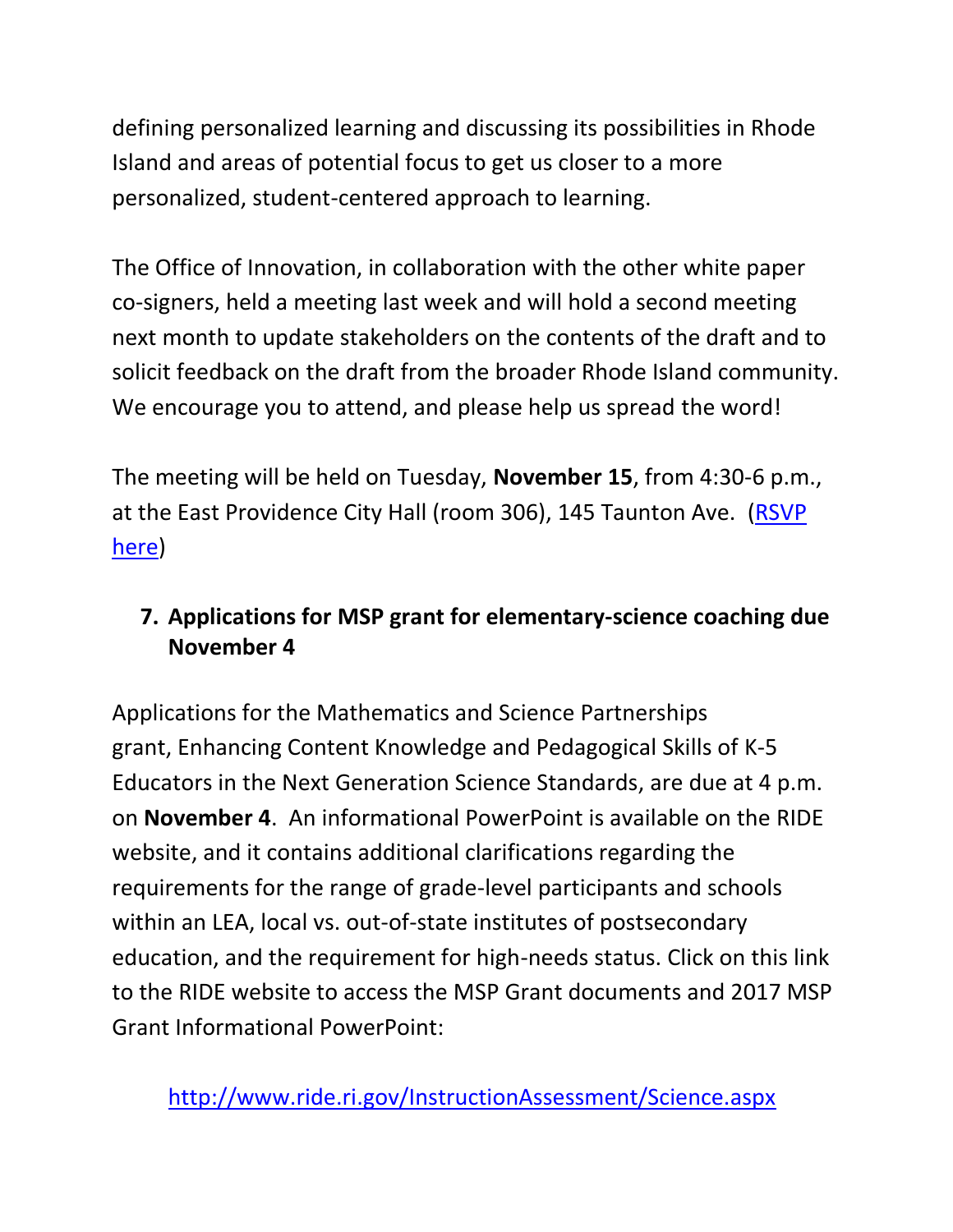### *Schools:*

### <span id="page-11-0"></span>**8. RIDE posts complete list of 2016 school classifications**

Two weeks ago, RIDE released the 2016 school classifications. Aside from Commended, Focus, and Priority Schools, no other Rhode Island schools receive classifications, although 50 schools received an "alert" because of either low participation rates on PARCC assessments or low graduation rates. Click here for a link to the complete list of school [classifications.](http://www.ride.ri.gov/Portals/0/Uploads/Documents/2016SchoolClassificationSummary.pdf)

As noted in last week's memo, as we continue our transition to PARCC assessments and to the Every Student Succeeds Act, we will have more and better information regarding student progress, closing achievement gaps, and school improvement. We are in the process of developing a new system for school classifications that will employ additional measures beyond state assessments. Improving outcomes for students is a responsibility we all share, and we encourage our school communities to review available data on student progress in order to support good teaching and learning.

### *Assessments:*

## <span id="page-11-1"></span>**9. RIDE issues reminders on student records, score reports for alternate assessments**

*Reminder: RIAA Science Student Registration.* Students who are eligible for the alternate assessment in grades 4, 8, and 11 must be registered by teachers for the RIAA Science alternate assessment. The first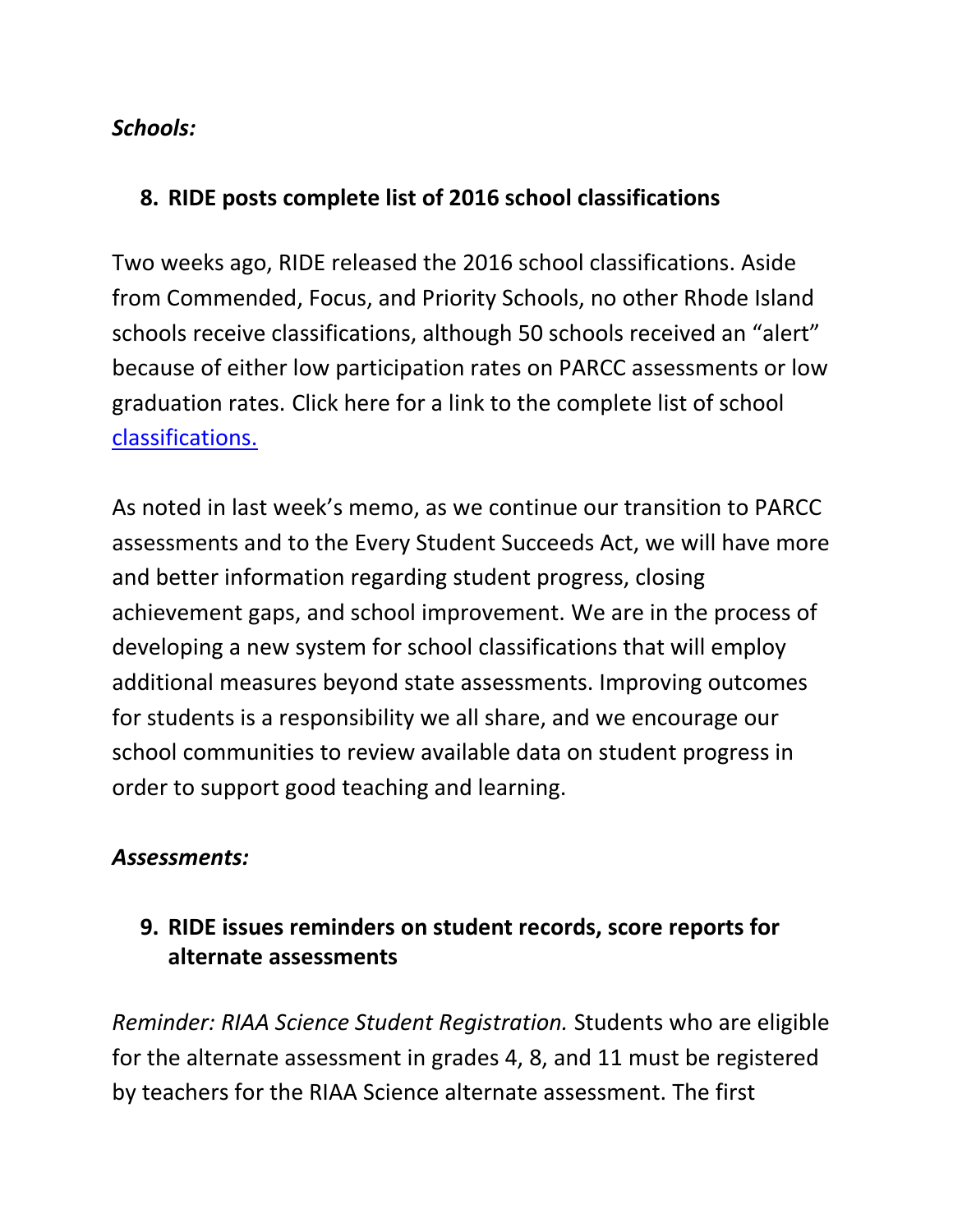collection period window will close on **November 11**. For more information on the RIAA Science Assessment, please visit [www.ride.ri.gov/RIAA](http://www.ride.ri.gov/RIAA) for the test administration manual and annotated training presentations.

*Reminder: Alternate Assessment Student Registration and Data.* In an effort to streamline this year's student registration experience for the Multi-state Alternate Assessment, please make sure that your special education directors and data managers update student records in *two* places: 1) the eRIDE Enrollment File and the 2) Special Education Census. Please make sure that the student grade level in both databases is accurate and that the student's record in the enrollment file is active. RIDE uses both databases to construct a studentregistration file, and any discrepancies in the data may result in testadministration irregularities.

*RIAA Binders:* All RIAA binders from last year should be in the hands of teachers; they were shipped to you last month. If you are missing a binde or cannot find the binders, please contact your special education director. You may email Sarah Greene, at

[greene.sarah@measuredprogresss.org,](mailto:greene.sarah@measuredprogresss.org) if you cannot find your binders.

*Alternate Assessment Score Reports:* Two paper copies of MSAA and RIAA Science student score reports, along with parent letters, were mailed to you last month. *One copy is to be sent home to parents and the other to be included in the student's school record.* For score-report interpretation guides go to [www.ride.ri.gov/RIAA](http://www.ride.ri.gov/RIAA) and click on the "Results" tab.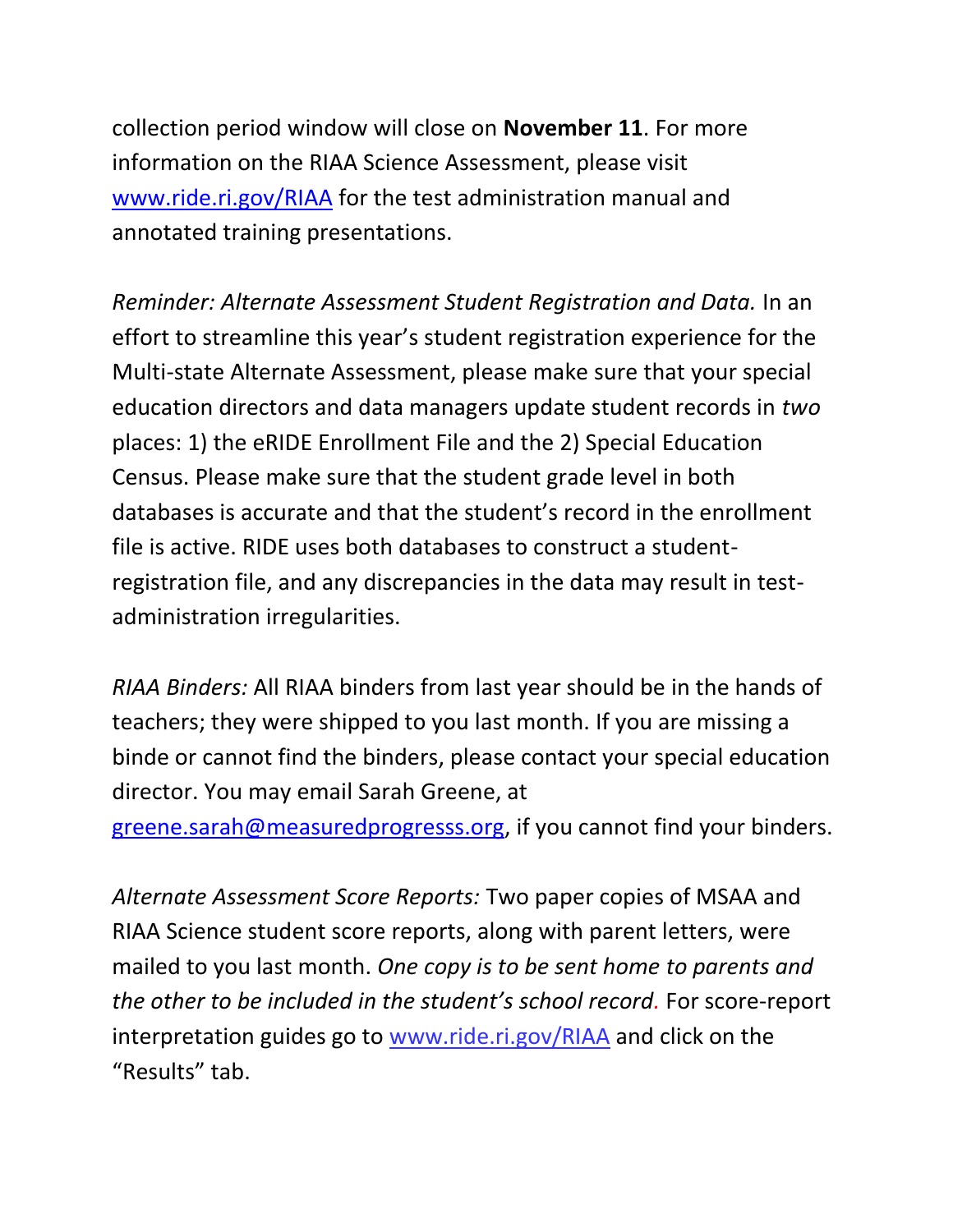#### *English Learners:*

## <span id="page-13-0"></span>*10.* **EL census updates for ACCESS test ordering due Tuesday –** *Action Item*

Please make sure the English Learner (EL) census on eRIDE is updated and accurate for all ELs in your LEA by **Tuesday** (October 25). The data entered at that point will be used to order ACCESS tests for active ELs in your LEA. Any ELs entered into the census or enrolled in your LEA after that point will need tests ordered by the Test Coordinator for your LEA in the WIDA AMS system.

### <span id="page-13-1"></span>**11.** *Reminder* **: EL categorical funding plans, assurances due October 30 –** *Action Item*

As stated in the email that went out to all heads of LEAs on September 19, the deadline for submitting your plan (for LEAs receiving \$10,000 or more) or written assurance (for LEAs receiving less than \$10,000) for your categorical English Learner funding is **October 30**. Included in that same email were the instructions and budget form for submitting your plan or Written Assurance.

Completed plans and signed Written Assurances may be submitted electronically to Karen Lovett, at [Karen.Lovett@ride.ri.gov.](mailto:Karen.Lovett@ride.ri.gov) RIDE is excited about this opportunity to expand services for English learners. RIDE staff members will collect success stories about how these funds have assisted you in serving the expanding population of English learners in Rhode Island with creative and innovative approaches.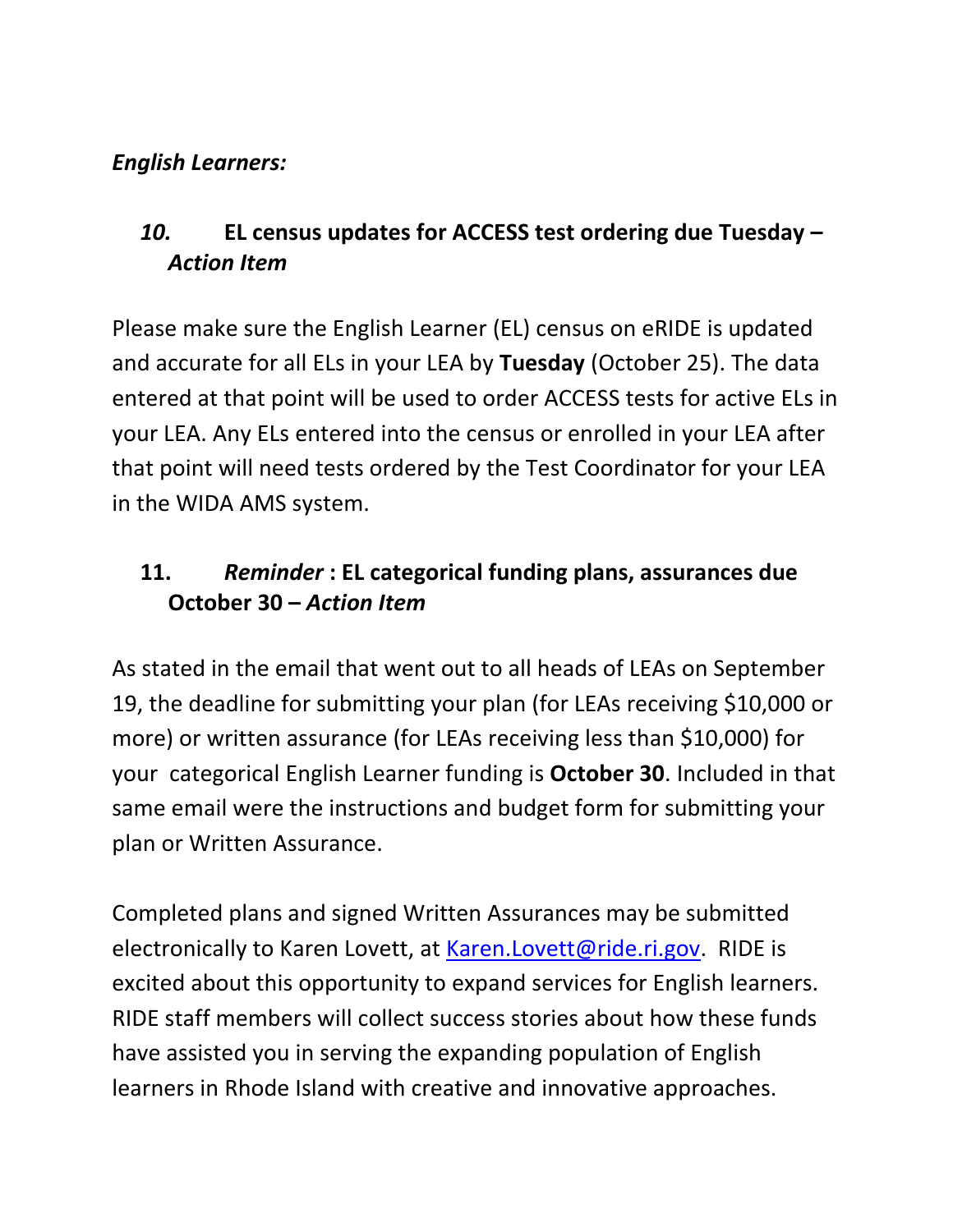## <span id="page-14-0"></span>*12.* **EL and Title III Performance Reports due October 31 –** *Action Item*

The English Learner (EL) and Title III Performance Reports are due on Monday, **October 31**, in AcceleGrants. These Performance Reports are to be completed whether or not your LEA receives Title III funding. EL administrators as well as superintendents for each district will need to approve the Performance Report before it can be submitted to RIDE, and nonpublic-school consultation forms will need to be uploaded into the reports by this date.

#### *Business and Finance:*

## <span id="page-14-1"></span>**13. RIDE adopts new methodology for projecting, adjusted billing for LEA costs for statewide transportation**

Since the inception of the statewide transportation program, one of the concerns raised most often has been the unpredictable nature of the costs, along with the monthly peaks and valleys to the invoicing. Your concerns were heard, and we have worked for some time to develop and test a new methodology that would be simple, predictable, equitable, and clear. The new methodology we have adopted incorporates a projection for school-year costs, reconciliation and recalculation of costs at the end of November and March, and a final end-of-year adjustment in July, much like the current adjusted June billing.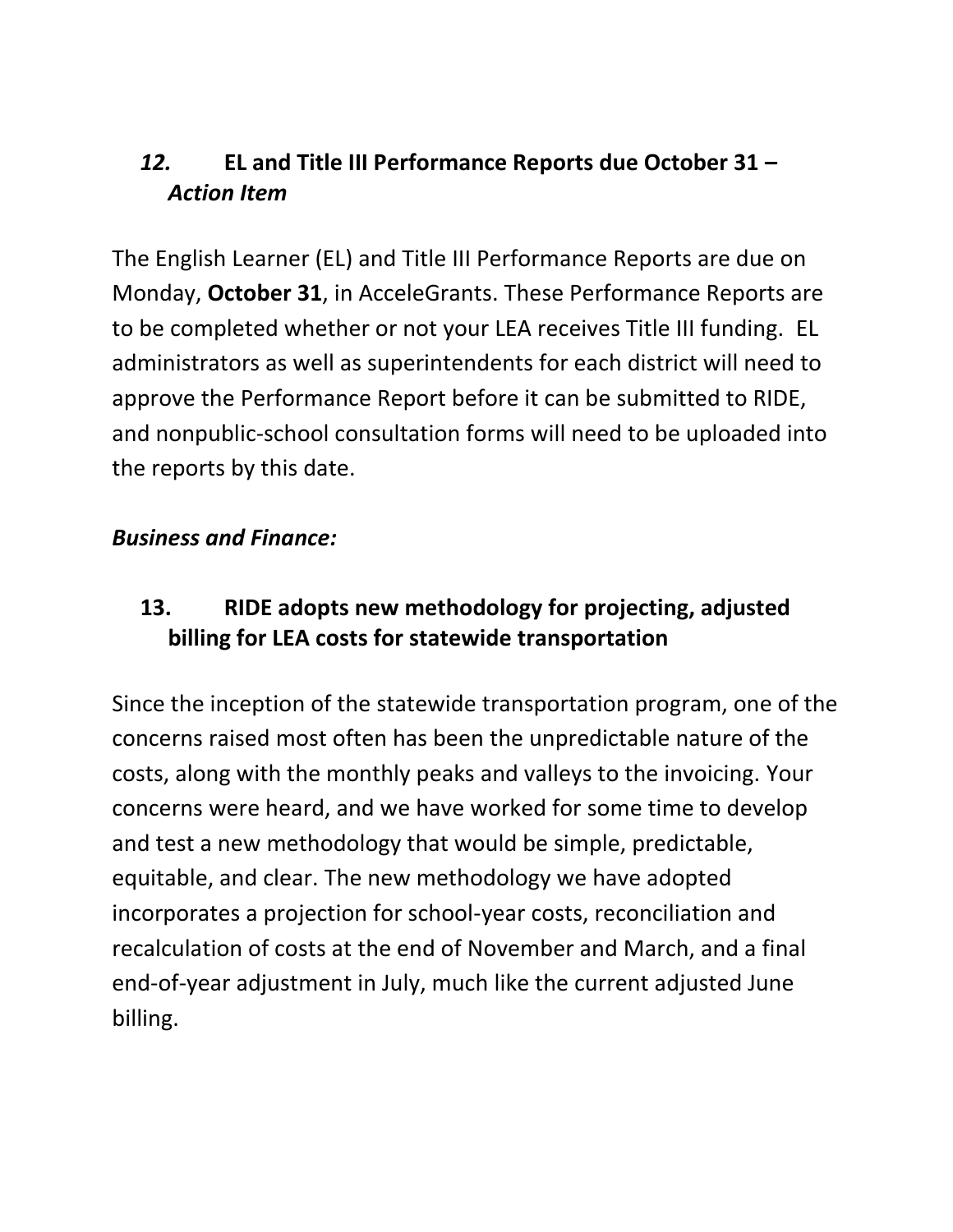September invoices are expected to be released next week and will include your projections for the current fiscal year (2017) school-year costs, along with additional information about the new methodology.

In the future, we expect to release projected costs prior to the opening of school. If you have any questions about this new methodology, please contact [Cynthia.Brown@ride.ri.gov](mailto:Cynthia.Brown@ride.ri.gov) or by phone at 222-4257.

# **From the U.S. Department of Education (USED)**

## <span id="page-15-0"></span>**14. USED issues guidance on ESSA and early learning**

The [U.S. Department of Education](http://links.govdelivery.com/track?type=click&enid=ZWFzPTEmbXNpZD0mYXVpZD0mbWFpbGluZ2lkPTIwMTYxMDIwLjY1Mjg4NDQxJm1lc3NhZ2VpZD1NREItUFJELUJVTC0yMDE2MTAyMC42NTI4ODQ0MSZkYXRhYmFzZWlkPTEwMDEmc2VyaWFsPTE2ODAxNzc3JmVtYWlsaWQ9ZWxsaW90LmtyaWVnZXJAcmlkZS5yaS5nb3YmdXNlcmlkPWVsbGlvdC5rcmllZ2VyQHJpZGUucmkuZ292JnRhcmdldGlkPSZmbD0mbXZpZD0mZXh0cmE9JiYm&&&101&&&http://www.ed.gov/?utm_content=&utm_medium=email&utm_name=&utm_source=govdelivery&utm_term=) released this week non-regulatory guidance to help ensure young children from birth through third grade get the strong start they need to achieve success in school and in life. This is the USED's first comprehensive look at how the nation's new education law supports our youngest learners.

President Obama signed the bipartisan [Every Student Succeeds Act](http://links.govdelivery.com/track?type=click&enid=ZWFzPTEmbXNpZD0mYXVpZD0mbWFpbGluZ2lkPTIwMTYxMDIwLjY1Mjg4NDQxJm1lc3NhZ2VpZD1NREItUFJELUJVTC0yMDE2MTAyMC42NTI4ODQ0MSZkYXRhYmFzZWlkPTEwMDEmc2VyaWFsPTE2ODAxNzc3JmVtYWlsaWQ9ZWxsaW90LmtyaWVnZXJAcmlkZS5yaS5nb3YmdXNlcmlkPWVsbGlvdC5rcmllZ2VyQHJpZGUucmkuZ292JnRhcmdldGlkPSZmbD0mbXZpZD0mZXh0cmE9JiYm&&&102&&&http://www.ed.gov/essa?utm_content=&utm_medium=email&utm_name=&utm_source=govdelivery&utm_term=)  [\(ESSA\)](http://links.govdelivery.com/track?type=click&enid=ZWFzPTEmbXNpZD0mYXVpZD0mbWFpbGluZ2lkPTIwMTYxMDIwLjY1Mjg4NDQxJm1lc3NhZ2VpZD1NREItUFJELUJVTC0yMDE2MTAyMC42NTI4ODQ0MSZkYXRhYmFzZWlkPTEwMDEmc2VyaWFsPTE2ODAxNzc3JmVtYWlsaWQ9ZWxsaW90LmtyaWVnZXJAcmlkZS5yaS5nb3YmdXNlcmlkPWVsbGlvdC5rcmllZ2VyQHJpZGUucmkuZ292JnRhcmdldGlkPSZmbD0mbXZpZD0mZXh0cmE9JiYm&&&102&&&http://www.ed.gov/essa?utm_content=&utm_medium=email&utm_name=&utm_source=govdelivery&utm_term=) into law in December to reauthorize the Elementary and Secondary Education Act of 1965 and replace key requirements of the outdated No Child Left Behind Act of 2001. For the first time, the ESSA includes provisions to promote coordination in early learning among local communities, align preschool with early elementary school, and build the capacity of teachers, leaders and others serving young children to provide the highest-quality early learning opportunities. Early learning is woven throughout the ESSA, as a means of addressing educational equity, supporting students' school success, and bringing greater alignment along the entire education continuum. The ESSA, also for the first time, authorizes Preschool Development Grants, building upon the existing Preschool Development Grant program, which has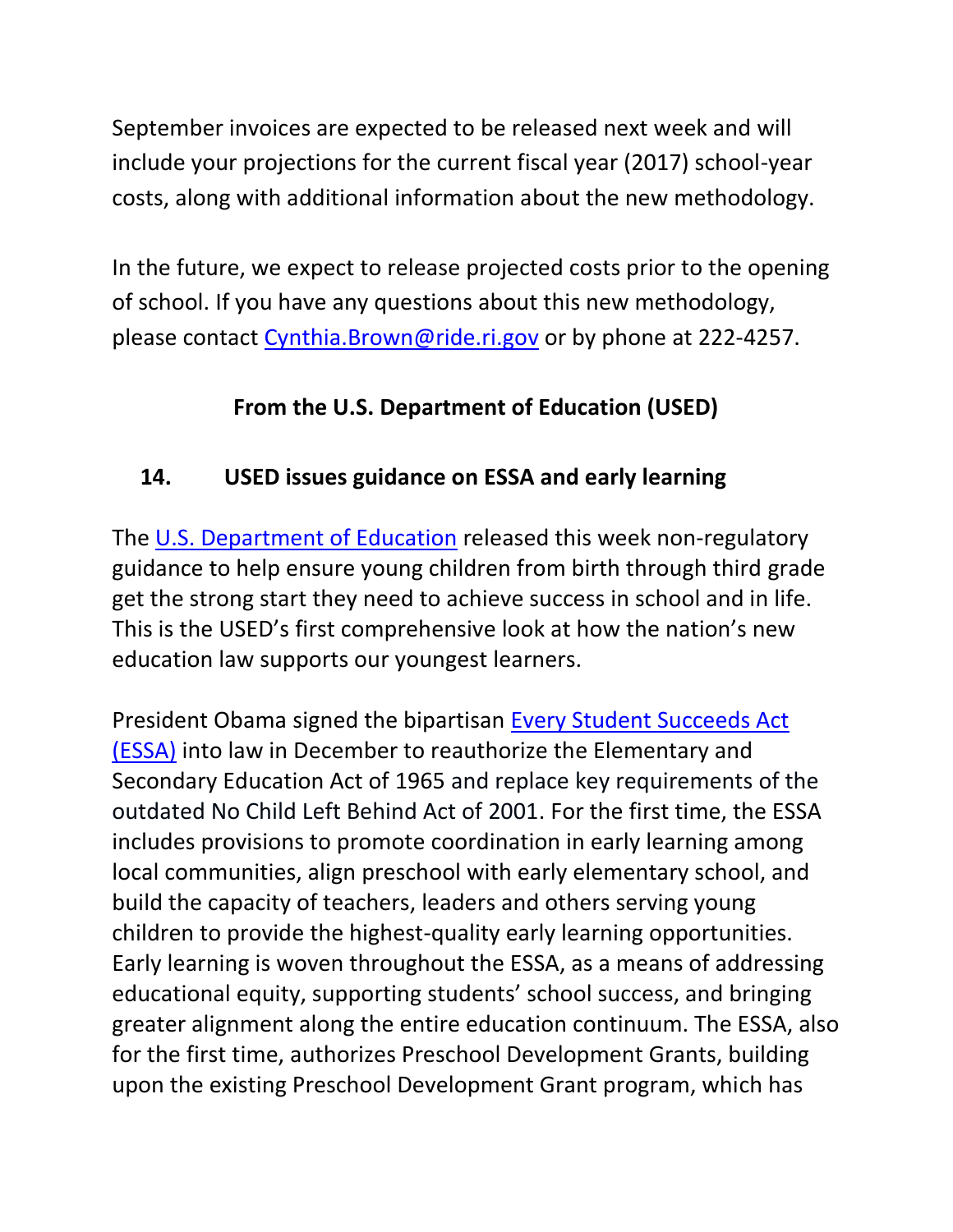supported 18 states, to ensure more students across the country have access to high-quality preschool.

This guidance is intended to remind state and local decision-makers about the importance of investing in early learning, highlight the opportunities available under the new law to strengthen early education, and provide examples of how states and local communities can support young children's success in school. The guidance is available [here.](http://links.govdelivery.com/track?type=click&enid=ZWFzPTEmbXNpZD0mYXVpZD0mbWFpbGluZ2lkPTIwMTYxMDIwLjY1Mjg4NDQxJm1lc3NhZ2VpZD1NREItUFJELUJVTC0yMDE2MTAyMC42NTI4ODQ0MSZkYXRhYmFzZWlkPTEwMDEmc2VyaWFsPTE2ODAxNzc3JmVtYWlsaWQ9ZWxsaW90LmtyaWVnZXJAcmlkZS5yaS5nb3YmdXNlcmlkPWVsbGlvdC5rcmllZ2VyQHJpZGUucmkuZ292JnRhcmdldGlkPSZmbD0mbXZpZD0mZXh0cmE9JiYm&&&103&&&http://www2.ed.gov/policy/elsec/leg/essa/essaelguidance10202016.pdf?utm_content=&utm_medium=email&utm_name=&utm_source=govdelivery&utm_term=)

## <span id="page-16-0"></span>**15. USED issues policy brief on early learning, technology**

This morning, the U.S. Departments of Education and Health and Human Services issued a [policy brief on early learning and the use of](http://links.govdelivery.com/track?type=click&enid=ZWFzPTEmbXNpZD0mYXVpZD0mbWFpbGluZ2lkPTIwMTYxMDIxLjY1MzM3MjMxJm1lc3NhZ2VpZD1NREItUFJELUJVTC0yMDE2MTAyMS42NTMzNzIzMSZkYXRhYmFzZWlkPTEwMDEmc2VyaWFsPTE2ODAzMDc4JmVtYWlsaWQ9ZWxsaW90LmtyaWVnZXJAcmlkZS5yaS5nb3YmdXNlcmlkPWVsbGlvdC5rcmllZ2VyQHJpZGUucmkuZ292JnRhcmdldGlkPSZmbD0mbXZpZD0mZXh0cmE9JiYm&&&119&&&http://tech.ed.gov/earlylearning/?utm_content=&utm_medium=email&utm_name=&utm_source=govdelivery&utm_term=)  [technology](http://links.govdelivery.com/track?type=click&enid=ZWFzPTEmbXNpZD0mYXVpZD0mbWFpbGluZ2lkPTIwMTYxMDIxLjY1MzM3MjMxJm1lc3NhZ2VpZD1NREItUFJELUJVTC0yMDE2MTAyMS42NTMzNzIzMSZkYXRhYmFzZWlkPTEwMDEmc2VyaWFsPTE2ODAzMDc4JmVtYWlsaWQ9ZWxsaW90LmtyaWVnZXJAcmlkZS5yaS5nb3YmdXNlcmlkPWVsbGlvdC5rcmllZ2VyQHJpZGUucmkuZ292JnRhcmdldGlkPSZmbD0mbXZpZD0mZXh0cmE9JiYm&&&119&&&http://tech.ed.gov/earlylearning/?utm_content=&utm_medium=email&utm_name=&utm_source=govdelivery&utm_term=) to help families and early educators use technology to promote active, engaged, meaningful, and socially interactive learning. The brief will help those who care for nearly 36 million children from birth to eight-years-old make wise decisions about media use, and the brief presents four guiding principles on the use of technology with young children. It also includes a call to action for researchers, media, and application developers, underscoring topics for further research and encouraging the development of research-based products.

## <span id="page-16-1"></span>**16. Schools encouraged to invite veterans into classrooms for teaching about Veterans Day**

Schools are encouraged to invite U.S. military veterans into their classrooms around [Veterans Day](http://links.govdelivery.com/track?type=click&enid=ZWFzPTEmbXNpZD0mYXVpZD0mbWFpbGluZ2lkPTIwMTYxMDIxLjY1MzM3MjMxJm1lc3NhZ2VpZD1NREItUFJELUJVTC0yMDE2MTAyMS42NTMzNzIzMSZkYXRhYmFzZWlkPTEwMDEmc2VyaWFsPTE2ODAzMDc4JmVtYWlsaWQ9ZWxsaW90LmtyaWVnZXJAcmlkZS5yaS5nb3YmdXNlcmlkPWVsbGlvdC5rcmllZ2VyQHJpZGUucmkuZ292JnRhcmdldGlkPSZmbD0mbXZpZD0mZXh0cmE9JiYm&&&139&&&http://www.va.gov/opa/vetsday/?utm_content=&utm_medium=email&utm_name=&utm_source=govdelivery&utm_term=) (November 11). Veterans can share their experiences and teach students lessons about the history and significance of the federal holiday, helping students reflect upon the importance of the ideals of liberty, freedom, and democracy.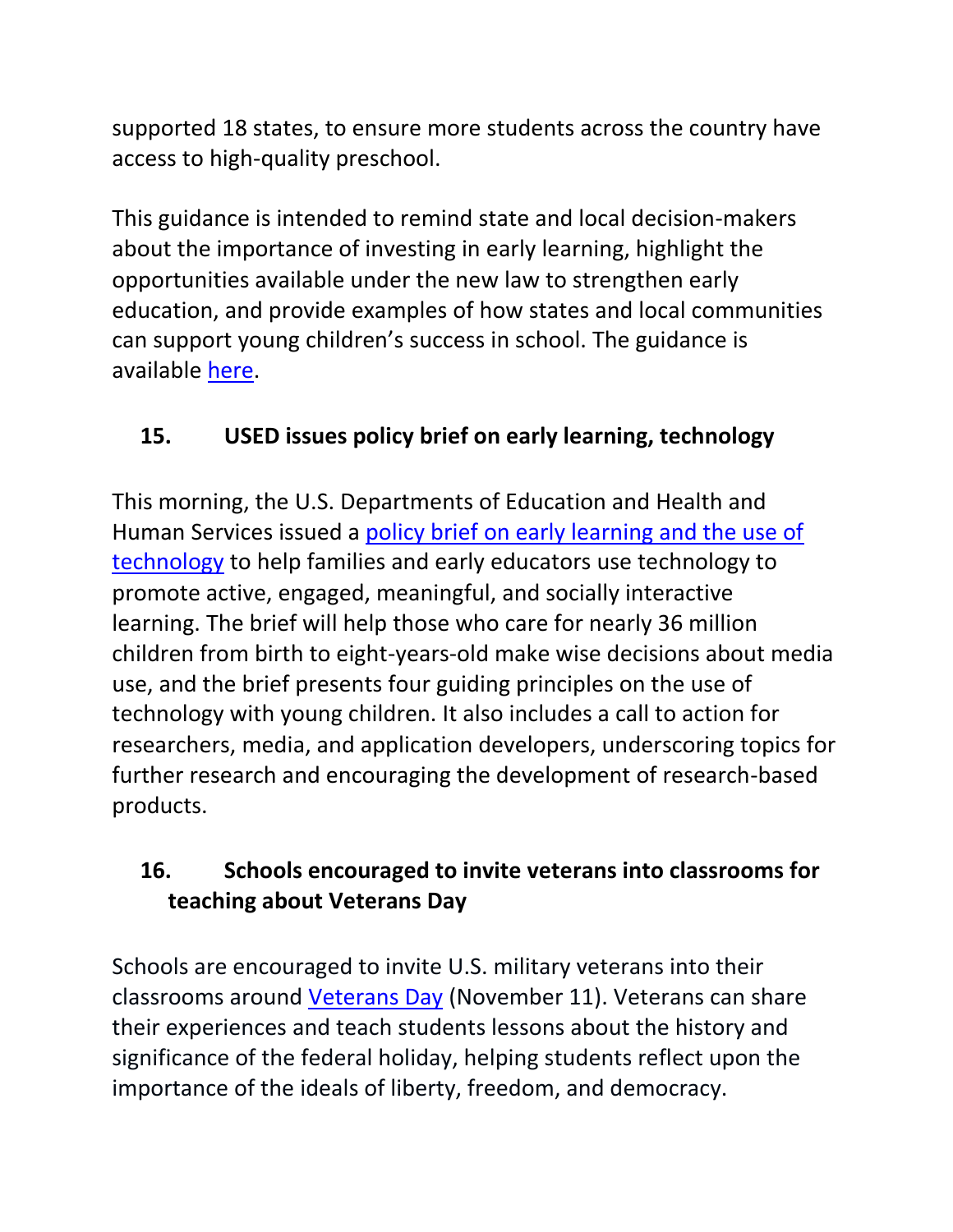## <span id="page-17-0"></span>**17. USED issues guidance on providing a well-rounded education including a variety of disciplines**

The U.S. Department of Education today released non-regulatory guidance to help states, districts, and schools provide students with a more well-rounded education under Title IV, Part A, *Student Support and Academic Enrichment Grants (SSAE)*. The new grant program in the Every Student Succeeds Act (ESSA) focuses on safe and healthy students and how technology can be integrated into schools to improve teaching and learning in addition to emphasizing access to a wellrounded education that includes a wide variety of disciplines – such as music, the arts, social studies, environmental education, computer science, and civics.

Through this guidance, the USED provides resources, tools, and examples of innovative strategies to support the effective implementation of the SSAE grant program. Areas of focus include:

- strategies to leverage federal, state, and local funds as well as develop partnerships to maximize the impact of the programs and services;
- steps to guide districts in examining their needs and investing in areas that will have the greatest impact on their communities;
- tactics to improve school conditions for student learning so students are healthy and feel safe and supported;
- effective practices to carefully design and thoughtfully apply technology to accelerate, amplify, and support student learning; and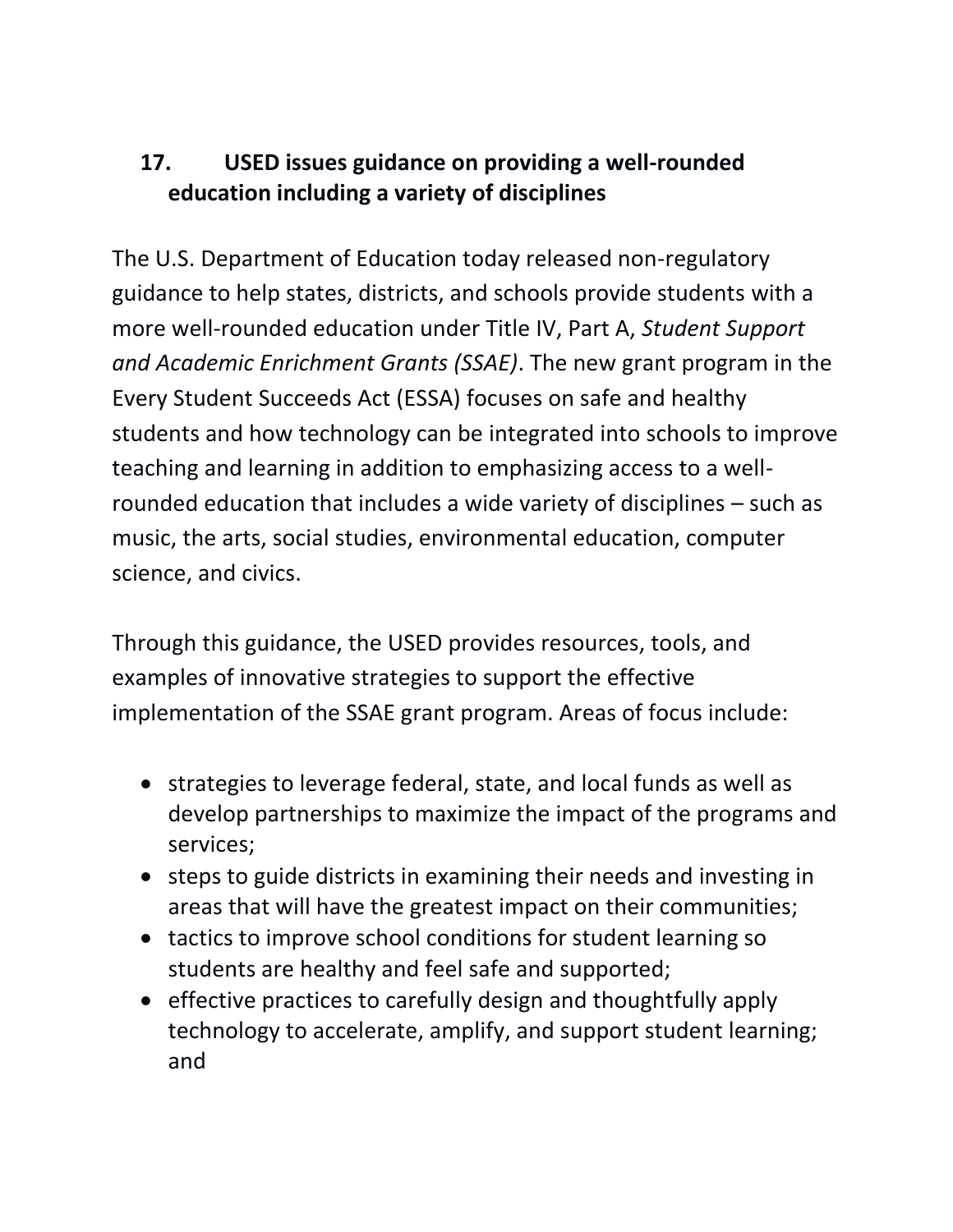approaches to engage students in educational opportunities across multiple subjects and domains.

The guidance highlights that SSAE funds may not be sufficient to independently fund many of these innovative activities. This guidance discusses leveraging other state and local resources in combination with the SSAE grant funds to achieve the goals of SSAE programs and activities. For the full guidance released today, [click here.](http://www2.ed.gov/policy/elsec/leg/essa/essassaegrantguid10212016.pdf)

### **From other state agencies**

## <span id="page-18-0"></span>**18. Postsecondary Office launches initiative to promote completion of FAFSA college-aid applications**

It's FAFSA time! Nationally, 85 percent of students are eligible for federal financial aid for college, but only 45 percent of high-school seniors complete the FAFSA before high-school graduation. The Office of the Postsecondary Commissioner (RIOPC) is leading a [state-wide](https://www.riopc.edu/page/FAFSA_completion/)  [initiative](https://www.riopc.edu/page/FAFSA_completion/) to promote FAFSA completion and access to financial aid for college, and we are inviting high schools and districts across Rhode Island to participate. As part of the U.S. Department of Education's [FAFSA Completion Initiative,](http://blog.ed.gov/2014/03/president-obama-announces-new-fafsa-completion-initiative/) state student grant agencies, including RIOPC, may provide participating secondary schools, school districts, and certain designated entities with limited data about students' progress in completing and filing the Free Application for Federal Student Aid (FAFSA), which most colleges and universities require for financial aid. Since the initiative began in 2014, our office has worked with schools and districts to help more than 1,900 additional students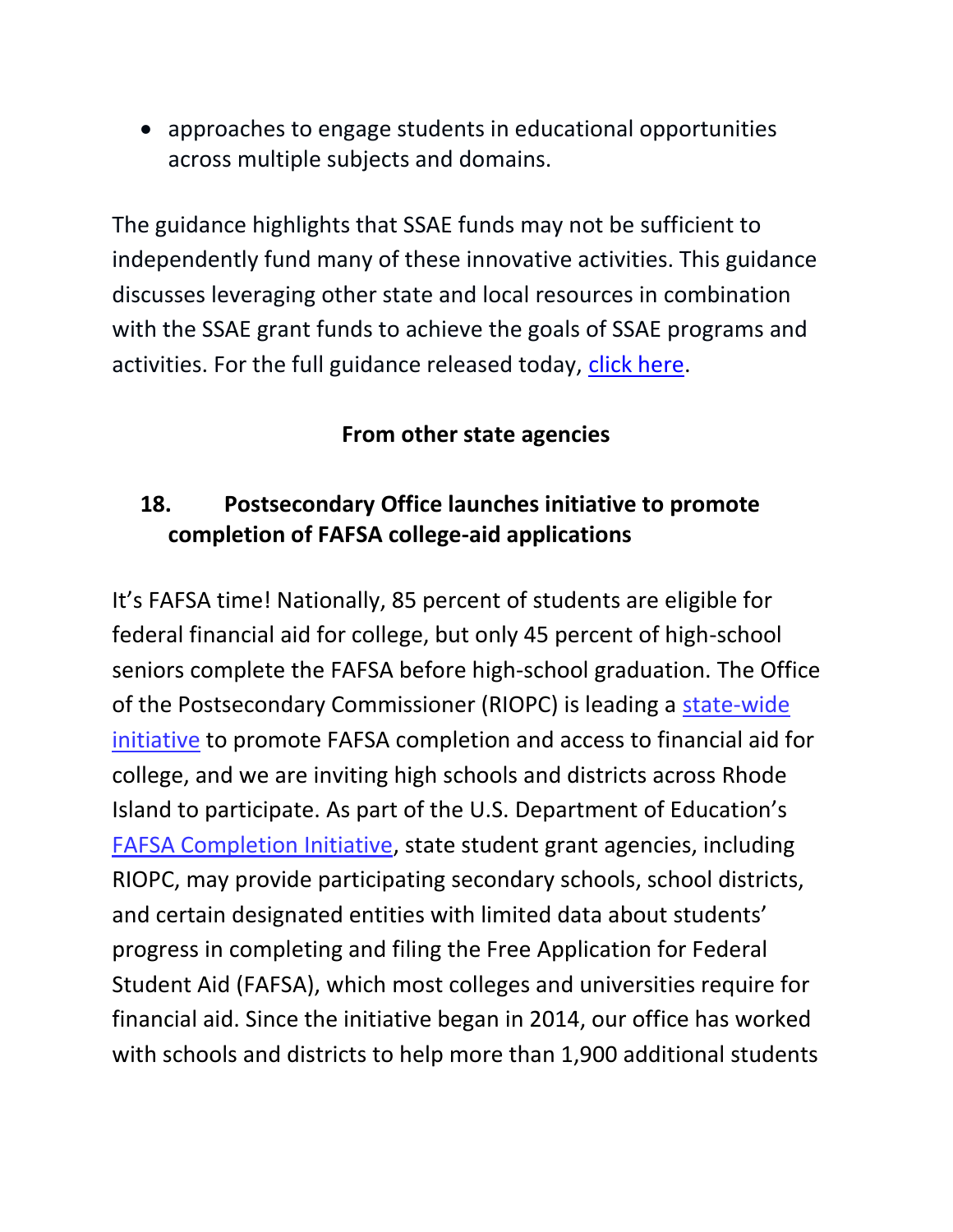complete their FAFSAs. There is no cost associated with participating in this program.

If you are interested in partnering with RIOPC in the FAFSA Completion Initiative or have any questions about the initiative, you can contact Michael Joyce, Director of Grants and Scholarships, Division of Higher Education Assistance [\(michael.joyce@riopc.edu,](mailto:michael.joyce@riopc.edu) 736-1172).

## **From other organizations**

## <span id="page-19-0"></span>**19. RIMLE to hold blended-learning event on Thursday**

The Rhode Island Middle Level Educators (RIMLE) invites middle-level educators and pre-service teachers to participate in a Blended Learning Event, the first in a series of three events focusing on middle level blended-learning best practices. On **Thursday** (October 27), Bill Black and his team from West Broadway Middle School, in Providence, will engage participants to gain an understanding of middle-level blendedlearning practices and will facilitate a discussion on how blended learning is being implemented throughout middle-school classrooms in Rhode Island. The event will take place from 4-6 p.m., at the New England Institute of Technology, East Greenwich campus (Room S216- 218), 1 New England Tech Boulevard. Registration for all RIMLE events is free for RIMLE member schools and institutions. Please email [rimle.communications@gmail.com](mailto:rimle.communications@gmail.com) to RSVP.

Visit the [RIMLE](http://www.rimle.net/) website for a listing of upcoming events, information about RIMLE, and more.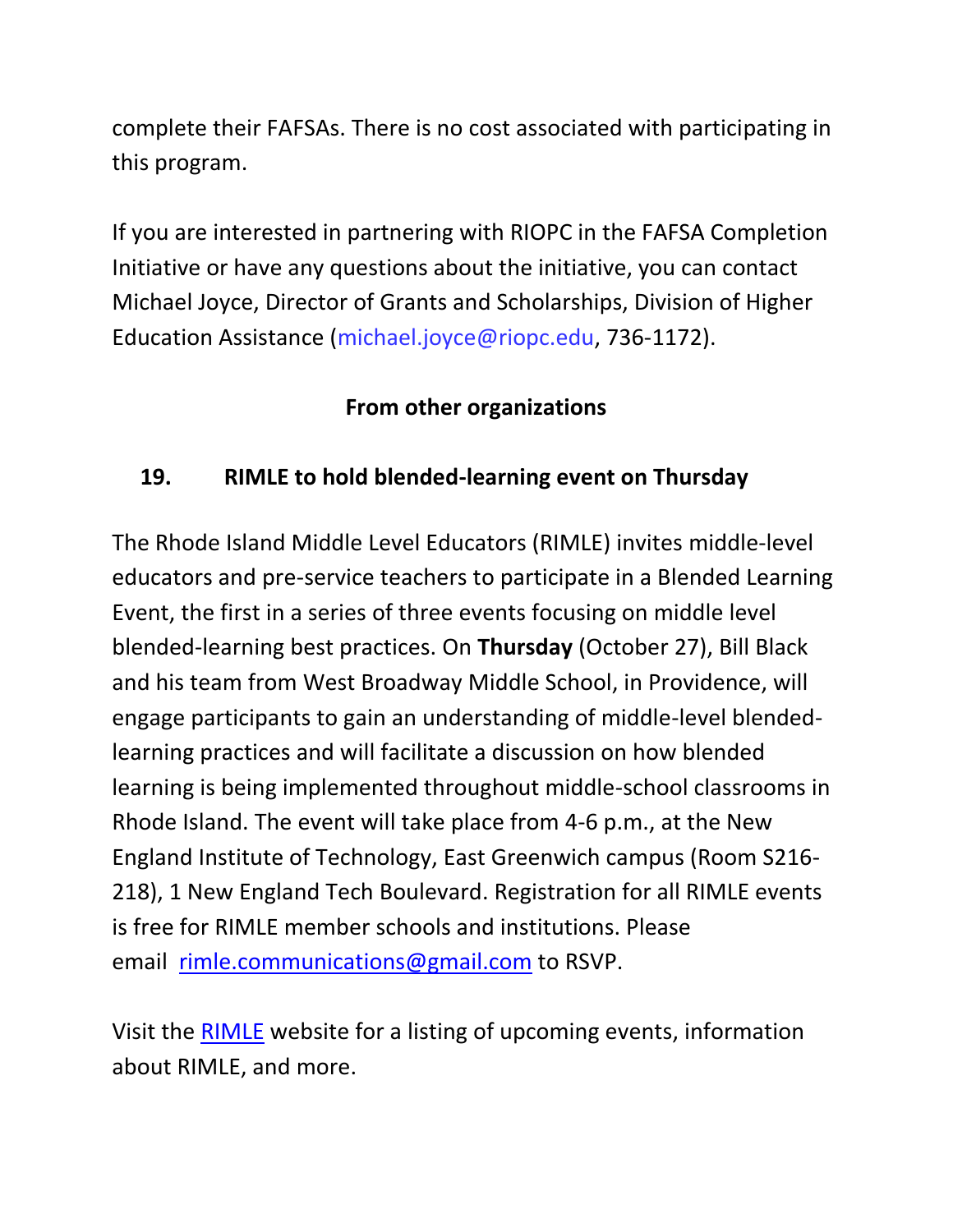## <span id="page-20-0"></span>**20. RI Foundation offers college scholarships, education resources for teachers on Roger Williams and his teachings**

The Roger Williams National Memorial was the setting for the Rhode Island Foundation launch Tuesday of the [Roger Williams Initiative.](http://r20.rs6.net/tn.jsp?f=001ehq4QNVbg33Pnr8Jh6XLDUqpn1Eg6ip5oI4z7BhtCwznhMsMAbZZgTGxdF_NFqWxXYwnyrq73BaSnHa98pCKIxeQgR77jW0Yk0qw05Jq8CRuqYWtibQUtQTLaC3bwtZrl7N46qCEhy-KK9fdsa4vBCr-c_LdtvWMZ-R2C1nDRuNJm8TgEWhKkDznuH7fn0muqx0-nGzXQcJuqrRJHwZ5JkJGIrLHsNBllgwT8lWKZZ7U4dUMnUD21GfWW31cEdyQnf7l_ey9YpPeykGf3N2XK1IuvzbSbtY2DCaGtavnhlYsAlEwdBlfTHPNORf2U9aqmX-jwzKPDOJliy1e9bpxd59MyWQ0cxrX6VSBHSpwgEf1KnUrl_38YNobbdOxlKV5&c=rcKEzuyCUTNkO1u8D1jU_cngyCMxqOchUDiebVXfGdBzGmOMaWDeIw==&ch=WgGvYVwxkcnvHAUP08SOX_wjhm5NWC7GOX7SVjMxqauicgFc6ljTHw==) Conceived of and funded by philanthropists Letitia and John Carter, the program gives students and teachers access to a wealth of information about Roger Williams and will award generous college scholarships.

The [Roger Williams Scholarship](http://r20.rs6.net/tn.jsp?f=001ehq4QNVbg33Pnr8Jh6XLDUqpn1Eg6ip5oI4z7BhtCwznhMsMAbZZgTGxdF_NFqWxIFaOKyDJq-jlMZzwOtC29XZdQLM2MXaS-f1ZDLiFjvK-YaVoOx5kEAQ9ZtWyd0sZGVfpZyB76jpQQNZyjLO1Qc4FULyVz9Aa9O3hLxbc4krBSPTY9DF0Vn0LWGYMmuDd8iumSClth3wwd8YnhQ38dqHmNwx8GM_69VaymvxmzsGAtHw-E-iCnQ==&c=rcKEzuyCUTNkO1u8D1jU_cngyCMxqOchUDiebVXfGdBzGmOMaWDeIw==&ch=WgGvYVwxkcnvHAUP08SOX_wjhm5NWC7GOX7SVjMxqauicgFc6ljTHw==) will help Rhode Island students who appreciate the values and legacy of Roger Williams to attain a college education. As many as three students a year will receive up to \$20,000 a year for a maximum of four years based on financial need and academic good standing.

The initiative website includes a free online education hub offering activities and discussion starters on Roger Williams and his teachings for elementary-, middle-, and high-school educators to use in their classrooms, as well as resources on [Roger Williams, the indigenous](http://r20.rs6.net/tn.jsp?f=001ehq4QNVbg33Pnr8Jh6XLDUqpn1Eg6ip5oI4z7BhtCwznhMsMAbZZgTGxdF_NFqWx8GvrXaK4zYZ-h_Grz0oUe_2FDBSeN36fcNByqq0A6HCJ9ql1sS3vYGSnG6_hmaOdsibxSpinyZgTNjhijQ_fTk-979y6BiEqSfUfyYt4G_utxl9SncpeyJ3hOGxxAulmGRZQB5YDo1Q=&c=rcKEzuyCUTNkO1u8D1jU_cngyCMxqOchUDiebVXfGdBzGmOMaWDeIw==&ch=WgGvYVwxkcnvHAUP08SOX_wjhm5NWC7GOX7SVjMxqauicgFc6ljTHw==)  [people, and the environment of Rhode Island.](http://r20.rs6.net/tn.jsp?f=001ehq4QNVbg33Pnr8Jh6XLDUqpn1Eg6ip5oI4z7BhtCwznhMsMAbZZgTGxdF_NFqWx8GvrXaK4zYZ-h_Grz0oUe_2FDBSeN36fcNByqq0A6HCJ9ql1sS3vYGSnG6_hmaOdsibxSpinyZgTNjhijQ_fTk-979y6BiEqSfUfyYt4G_utxl9SncpeyJ3hOGxxAulmGRZQB5YDo1Q=&c=rcKEzuyCUTNkO1u8D1jU_cngyCMxqOchUDiebVXfGdBzGmOMaWDeIw==&ch=WgGvYVwxkcnvHAUP08SOX_wjhm5NWC7GOX7SVjMxqauicgFc6ljTHw==)

# **21. Write Rhode Island announces additional short-story workshops**

As part of the Write Rhode Island short-story competition partnership with Providence Community Librarie, visit the Wanskuck Library on **Tuesday** (October 25), at 3:30 p.m., for a Write Rhode Island workshop. Call Denise, at 274- 4145.